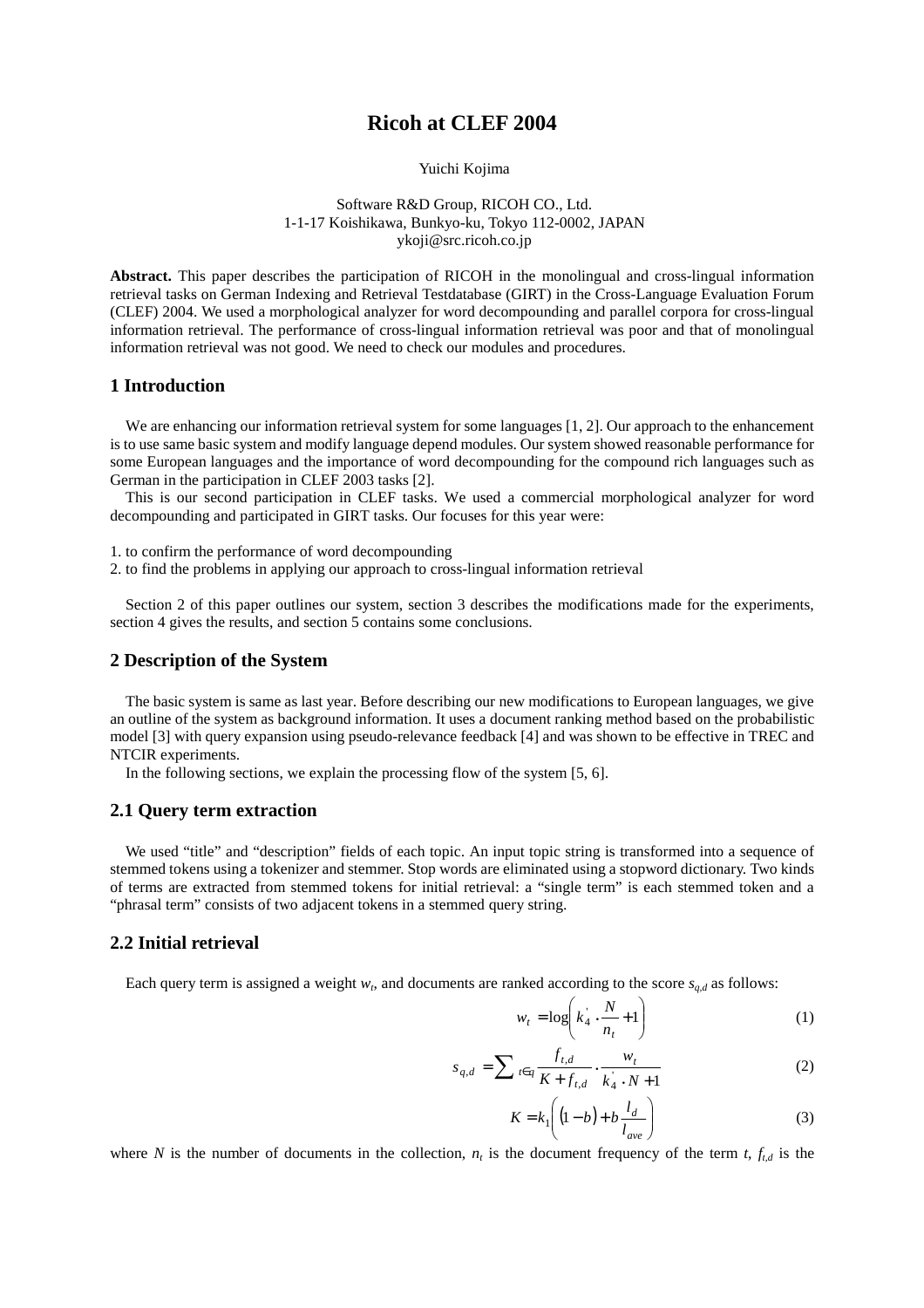in-document frequency of the term,  $l_d$  is the document length,  $l_{ave}$  is the average document length, and  $k'_{4}$ ,  $k_l$  and  $b$ are parameters.

Weights for phrasal terms are set lower than those for single terms.

#### **2.3 Query expansion**

As a result of the initial retrieval, the top 10 documents are assumed to be relevant (pseudo-relevance) to the query and selected as a "seed" for query expansion. Candidates for expansion terms are extracted from the seed documents in the same way as for the query term extraction mentioned above. Phrasal terms are not used for query expansion. The candidates are ranked on the Robertson's Selection Value [7], or *RSV*, and the top ranked terms are selected as expansion terms. The weight is re-calculated as  $w_1$  using the Robertson/Sparck-Jones formula [8].

$$
RSV_t = w_1 \cdot \left(\frac{r_t}{R} - \frac{n_t}{N}\right) \tag{4}
$$

$$
w2_{t} = \alpha \cdot w_{t} + (1 - \alpha) \cdot \log \frac{\frac{r_{t} + 0.5}{R - r_{t} + 0.5}}{\frac{n_{t} - r_{t} + 0.5}{N - n_{t} - R + r_{t} + 0.5}}
$$
(5)

where *R* is the number of relevant documents,  $r<sub>i</sub>$  is the number of relevant documents containing the term *t* and  $\alpha$ is a parameter.

The weight of the initial query term is re-calculated using the same formula as above, but with a different  $\alpha$ value and an additional adjustment to make the weight higher than the expansion terms.

## **2.4 Final retrieval**

Using the initial query and expansion terms, the ranking module performs a second retrieval to produce the final result.

# **2.5 Cross-lingual retrieval**

We performed English-to-German retrieval using well-known strategy and parallel corpora [9]. In the cross-lingual retrieval process, the English query is submitted against the English database and top-n documents are obtained. Their counterparts in the German database are exploited as seed documents to extract German query terms. The extraction can be performed using completely same mechanism for query expansion in pseudo-relevance feedback.

## **3 Experiments**

There are five items in the system which needs adjustments depending on the language, 1) the tokenizer, 2) the stemmer, 3) the stopword dictionary, 4) the training data and 5) the parallel corpora.

We used mostly the same modules as last year and a commercial morphological analyzer which can tokenize a sentence, decompose a compound word, and stem a word.

Details of the items in the system are as follows:

# **3.1 Stemming and tokenizing**

We had a selection of possible combinations of the stemmers and the tokenizers. The system can use Snowball stemmer [10] and simple tokenizer which were used for the last year's CLEF experiments, and the morphological analyzer which is imported into the system this year.

The possible combinations are limited by the behavior of the analyzer. It decomposes a compound word into its single words and stems each single word in the same procedure. So there is no selection of word decompounding without the stemming in the analyzer.

After some experiments, we selected the combination of 1) word decompounding and 2) a two step stemming which consists of the first stemming step of the decompounding and the second stemming step using snowball stemmer.

Table 1 shows the summary of our experiments.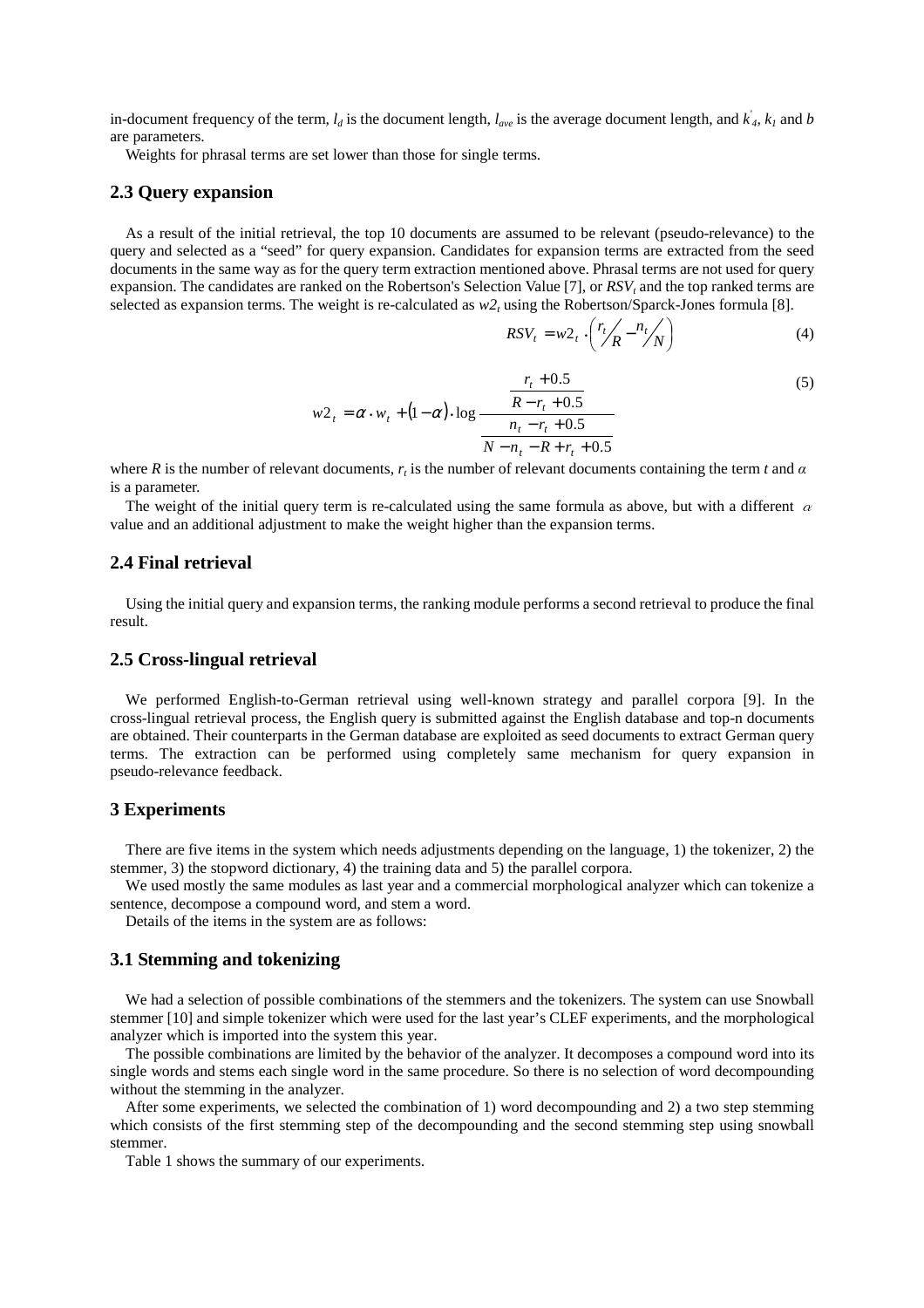| Table 1. Building v of the experiments |                                       |                   |  |  |  |  |
|----------------------------------------|---------------------------------------|-------------------|--|--|--|--|
| Word decompounding                     | stemming                              | Average precision |  |  |  |  |
| Nο                                     | German Snowball stemmer               | 0.3149            |  |  |  |  |
| Yes                                    | Stemmer A <sup>-</sup>                | 0.2944            |  |  |  |  |
| Yes                                    | Stemmer $A + German$ Snowball stemmer | 0.3470            |  |  |  |  |
|                                        |                                       |                   |  |  |  |  |

Table 1. Summary of the experiments

\* Average precision using GIRT German monolingual task of CLEF 2003 after training

\*\* German Stemmer in the analyzer

## **3.2 Stopword dictionary**

This year, we used stopword dictionaries at Snowball site.

## **3.3 Parallel corpora**

We prepared additional two document databases using English and German GIRT corpus. First database was made from the English corpus by extracting each tagged entity (TITLE, AUTHOR and ABSTRACT) as a document and used for making lists of seed documents. Second database was made from the German corpus by the same method and used for making German queries from the lists of seed documents.

Each document was tokenized and stemmed depend on its language using the method mentioned above.

Although we cannot expect all of corpus to be parallel in the real situation, we used all parallel corpora because we could not get average score even using them.

### **3.4 Training**

We searched the parameters of the system by the hill-climbing method, using average precision values of search results with query expansion for the monolingual and cross-lingual retrieval task.

Table 2 shows the average precision values after training.

Table 2. Average precision values after training

| Language            | Average Prec. |
|---------------------|---------------|
| $DE \rightarrow DE$ | 0.3470        |
| $EN \rightarrow DE$ | 0.1370        |

# **4 Results**

Table 3 shows the summary of our official results for CLEF 2004.

The result of monolingual task was worse than our expectation. According to our estimate using our experiments, the average precision value can be 0.1 point higher than the current value if attributes of queries are similar to last year. As for the result of cross-lingual task, although the value was bad, it was what we were expected.

Table 3. Official runs for CLEF 2004

|                     |            | 1 avre 5. OIIIviai iain IVI CEEI 200 T |           |               |             |
|---------------------|------------|----------------------------------------|-----------|---------------|-------------|
| Language            | ₹un        | Relevant                               | Rel. Ret. | Average Prec. | R-Precision |
| $DE \rightarrow DE$ | rdedetde04 | '663                                   | 922       | 0.2381        | 0.2759      |
| $EN \rightarrow DE$ | rendetde04 | 663                                    | 684       | 0.1261        | 0.1678      |

#### **5 Conclusions**

We tested our new module for word decompounding and checked problems in applying our approach to cross-lingual retrieval. According to our experiments, word decompounding is effective. But the result of the official experiment was not good. We need check of our procedure to make data for submission. On the other hand, we could not achieve the average score in cross-lingual retrieval tasks (both our experiment and official experiment). We will check modules and the procedure for cross-lingual retrieval.

Further analysis with additional experiments will be shown in the CLEF workshop.